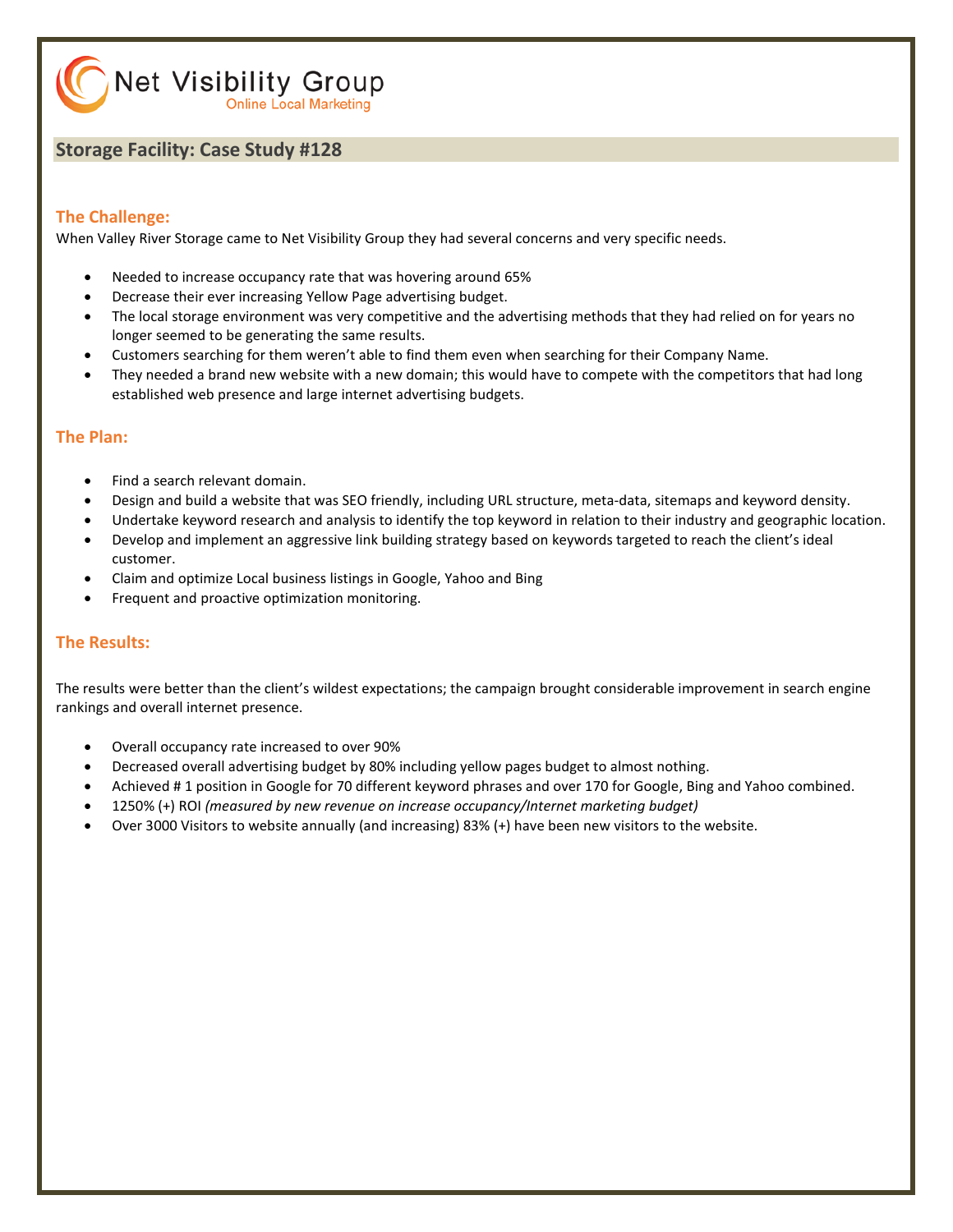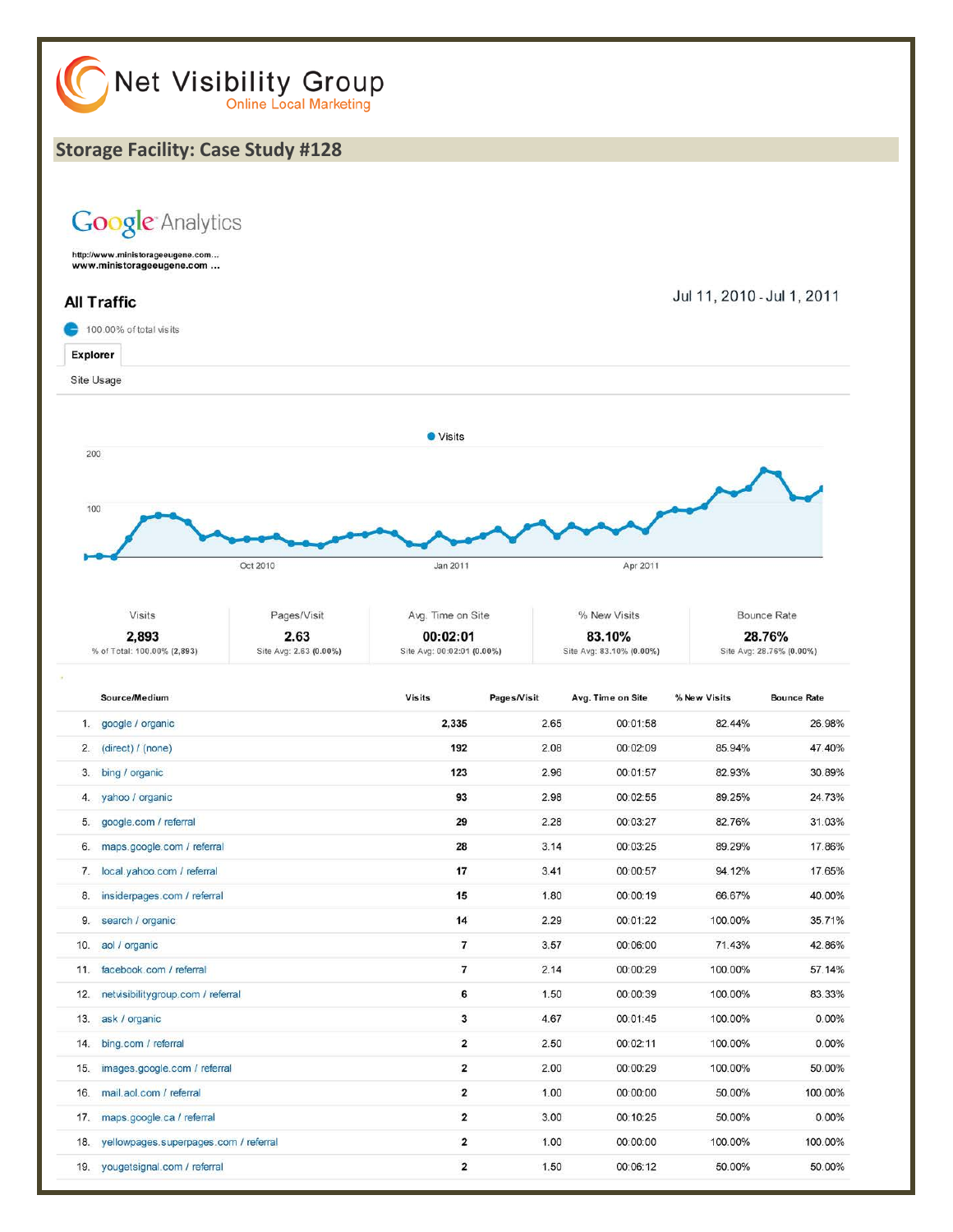#### **Storage Facility: Case Study #128**

#### **Increased Organic Search Visibility**

A few weeks after implementation of the SEO strategy, Valley River Storage began to see marked improvement in overall search engine rankings across a wide range of targeted keyword phrases. The table below shows how they appeared in Google's search result for the associated keyword phrase after 1 year

| <b>Ranked 1st</b> | 173 rankings found for 81 keywords in 3 search engines        |
|-------------------|---------------------------------------------------------------|
| In Top $3$        | $\geq$ 206 rankings found for 89 keywords in 3 search engines |
| In Top 10         | 280 rankings found for 104 keywords in 3 search engines       |

| <b>Keyword Phrase</b>               | <b>Google Rank</b> | <b>Positions Moved in Google</b> |
|-------------------------------------|--------------------|----------------------------------|
| self storage eugene or              | $\mathbf{1}$       | 个99                              |
| self storage, eugene, or            | $\mathbf{1}$       | ↑78                              |
| eugene oregon mini storage          | $\mathbf{1}$       | 个73                              |
| mini storage eugene oregon          | $\mathbf{1}$       | 个65                              |
| storage units in eugene or          | $\mathbf{1}$       | Up more than 100                 |
| storage units in eugene, or         | $\mathbf{1}$       | Up more than 100                 |
| mini storage eugene or              | $\mathbf{1}$       | Up more than 100                 |
| storage unit downtown eugene oregon | 1                  | 个13                              |
| eugene or storage                   | $\mathbf{1}$       | Up more than 100                 |
| eugene or storage rentals           | 1                  | 个65                              |
| eugene or storage units             | $\mathbf{1}$       | 个99                              |
| eugene oregon self storage          | $\mathbf{1}$       | 个83                              |
| eugene oregon storage               | $\mathbf{1}$       | 个72                              |
| eugene self storage                 | $\mathbf{1}$       | 个67                              |
| eugene storage units                | $\mathbf{1}$       | 个86                              |
| eugene, or storage                  | 1                  | Up more than 100                 |
| mini-storage eugene                 | $\mathbf{1}$       | ↑74                              |
| public storage eugene oregon        | 1                  | Up more than 100                 |
| self storage eugene oregon          | $\mathbf{1}$       | 个82                              |
| self storage eugene, or             | 1                  | Up more than 100                 |
| self storage places eugene oregon   | $\mathbf{1}$       | 个87                              |
| self storage units in eugene oregon | 1                  | 个69                              |
| self storages in eugene oregon      | $\mathbf{1}$       | 个77                              |
| storage facilities eugene or        | 1                  | 个92                              |
| storage facilities in eugene or     | $\mathbf{1}$       | 个93                              |
| storage facilities in eugene, or    | 1                  | ↑76                              |
| storage facilities, eugene or       | $\mathbf{1}$       | 个97                              |
| storage in eugene oregon            | 1                  | 个65                              |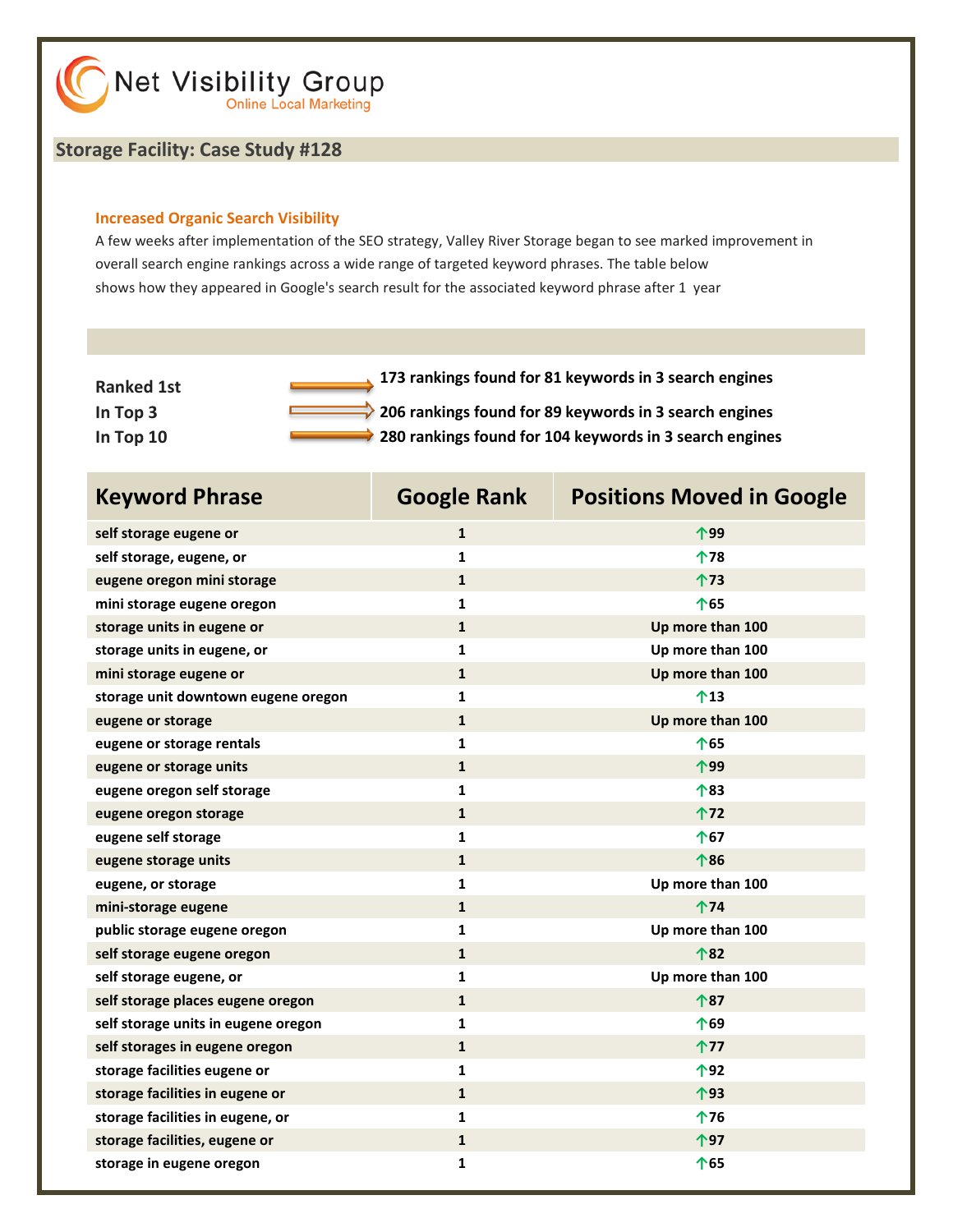| storage spaces in eugene, or         | $\mathbf{1}$ | 个81              |
|--------------------------------------|--------------|------------------|
| storage unit eugene                  | $\mathbf{1}$ | Up more than 100 |
| storage unit eugene or               | $\mathbf 1$  | Up more than 100 |
| storage unit eugene oregon           | $\mathbf{1}$ | Up more than 100 |
| storage units eugene                 | $\mathbf{1}$ | Up more than 100 |
| storage units eugene or              | 1            | Up more than 100 |
| storage units eugene, or             | $\mathbf 1$  | Up more than 100 |
| storage units in eugene              | $\mathbf{1}$ | 个62              |
| storage units in eugene oregon       | $\mathbf{1}$ | 个82              |
| storage units in eugene, oregon      | 1            | 个81              |
| storage units, eugene or             | 1            | Up more than 100 |
| eugene oregon storage units          | $\mathbf{1}$ | Up more than 100 |
| self storage units eugene oregon     | $\mathbf{1}$ | 个70              |
| self storage units in eugene, or.    | 1            | 个91              |
| storage eugene                       | $\mathbf 1$  | 个63              |
| storage eugene or                    | $\mathbf{1}$ | 个65              |
| storage eugene oregon                | $\mathbf{1}$ | 个55              |
| storage eugene, or                   | 1            | 个81              |
| storage facilities eugene oregon     | 1            | Up more than 100 |
| storage in eugene                    | $\mathbf{1}$ | Up more than 100 |
| storage units eugene oregon          | $\mathbf{1}$ | Up more than 100 |
| storage units eugene, oregon         | 1            | Up more than 100 |
| storage units, eugene oregon         | 1            | 个52              |
| storage, eugene                      | $\mathbf{1}$ | 个83              |
| storage, eugene or                   | $\mathbf{1}$ | 个97              |
| eugene or storage units valley river | 1            | 个69              |
| eugene storage rental                | $\mathbf 1$  | 个61              |
| storage facility 97401               | 1            | 个45              |
| storage rental eugene                | $\mathbf{1}$ | ↑71              |
| storage units 97401                  | 1            | Up more than 100 |
| valley river secure storage          | $\mathbf{1}$ | Up more than 100 |
| eugene mini storage                  | $\mathbf{1}$ | 个48              |
| eugene storage unit                  | $\mathbf{1}$ | Up more than 100 |
| self storage units eugene            | $\mathbf{1}$ | 个77              |
| self storage units eugene, or        | ${\bf 1}$    | 个71              |
| moving trucks eugene or              | $\mathbf{1}$ | 个91              |
| storage unit rent eugene or.         | $\mathbf 1$  | Up more than 100 |
| eugene storage price                 | $\mathbf{1}$ | Up more than 100 |
| storage rates in eugene oregon       | $\mathbf{1}$ | 个99              |
| self storage eugene                  | $\mathbf{1}$ | 个64              |
| self storage, eugene                 | $\mathbf{1}$ | 个58              |
|                                      |              |                  |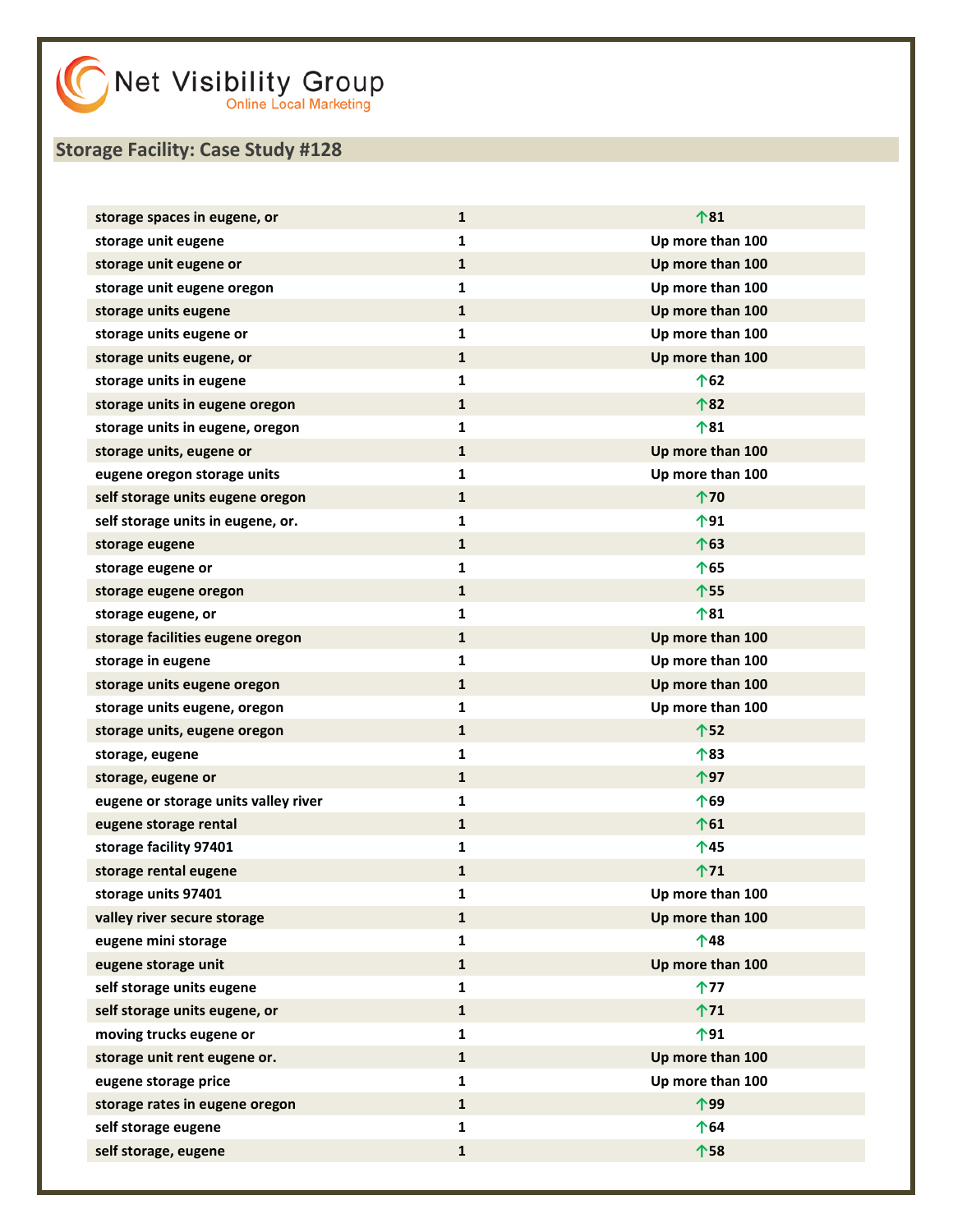| mini storage eugene                     |              | 个82              |
|-----------------------------------------|--------------|------------------|
| mini storage, eugene                    |              | 个69              |
| storage units for rent in eugene oregon | 2            | 个74              |
| eugene public storage                   | $\mathbf{2}$ | 个94              |
| rates for storage units in eugene or    | 2            | 个52              |
| storage rental eugene or                | 3            | $\bigwedge$ 43   |
| storage rental eugene oregon            | 3            | Up more than 100 |
| car storage eugene oregon               | 3            | Up more than 100 |
| equipment storage, eugene, oregon       | 3            | Up more than 100 |
| eugene storage                          | 3            | 个77              |
| eugene truck rental                     | 3            | 个43              |
| storage and eugene                      | 3            | 个56              |
| truck rental eugene or                  | 3            | 个63              |
|                                         |              |                  |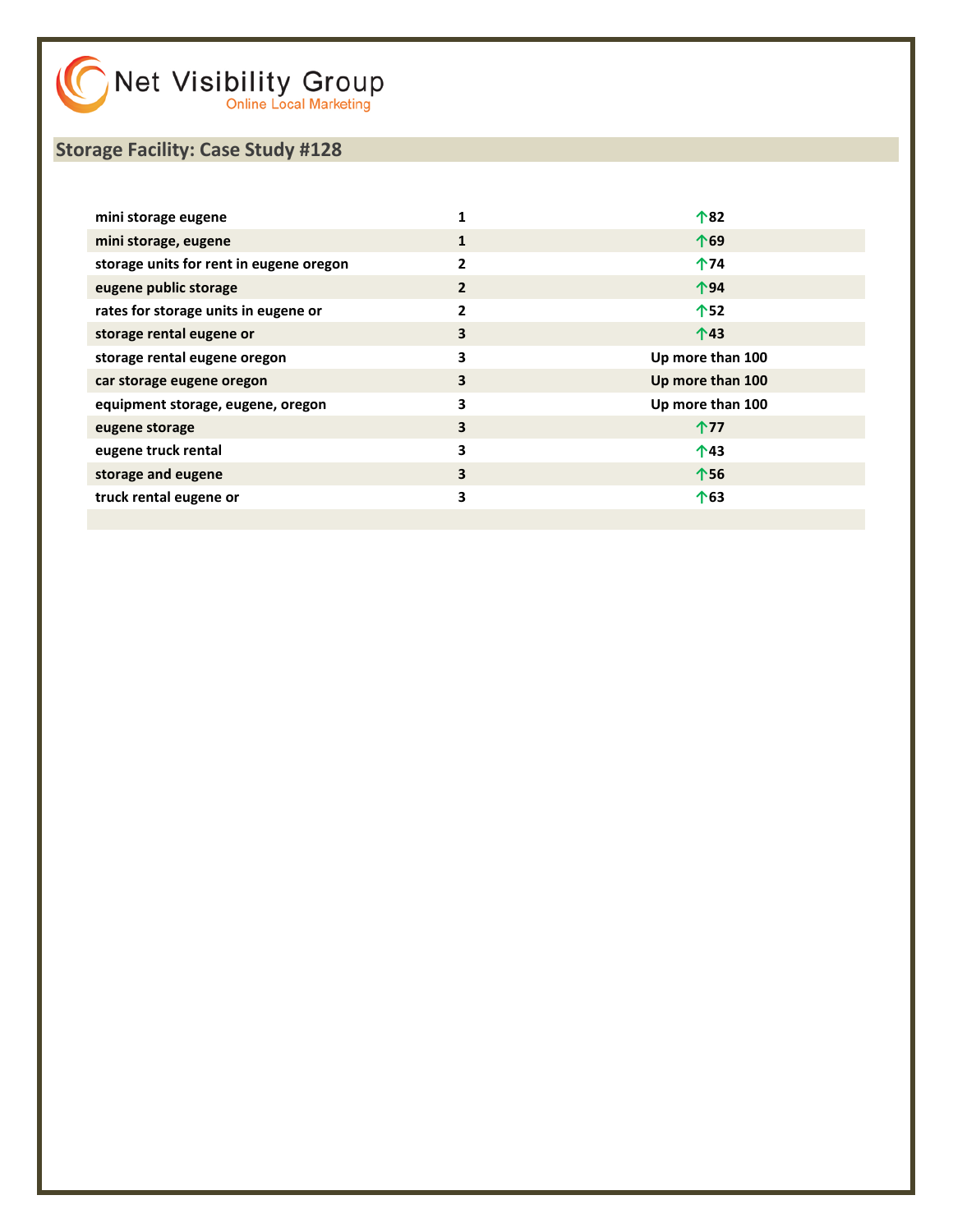

storage unit eugene oregon **25** 3.4 0:02:01 84.00% 24.00% storage units in eugene or **25** 2.68 0:01:23 92.00% 20.00% storage units in eugene **24** 3.04 0:03:44 95.83% 16.67% storage units eugene **23** 2.91 0:02:49 95.65% 21.74%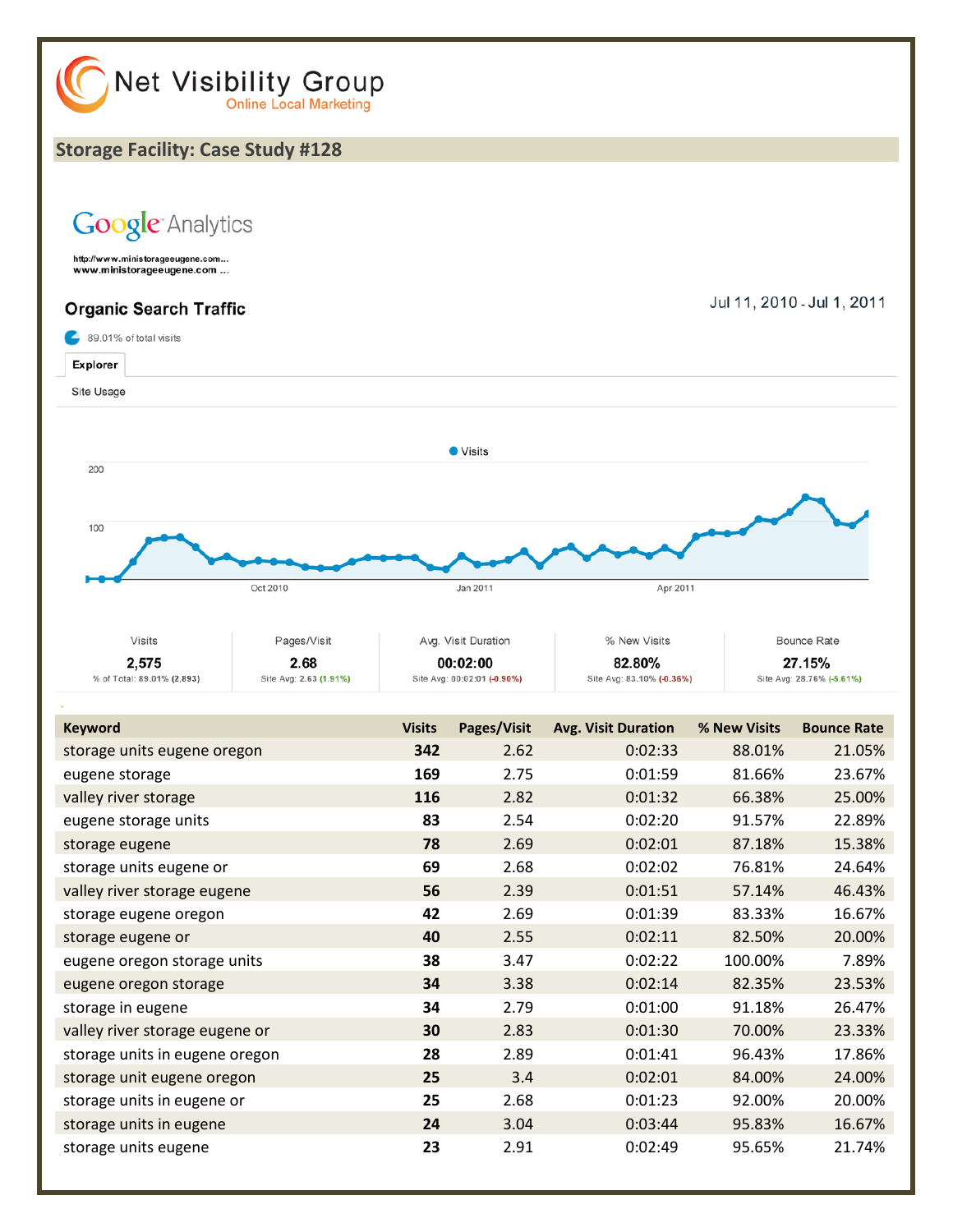| storage unit eugene                  | 21                      | 2.14           | 0:00:50 | 85.71%  | 33.33% |
|--------------------------------------|-------------------------|----------------|---------|---------|--------|
| storage units in eugene, or          | 19                      | 2.79           | 0:03:19 | 84.21%  | 15.79% |
| eugene or storage                    | 16                      | 3.5            | 0:02:55 | 93.75%  | 12.50% |
| storage                              | 16                      | 4.56           | 0:02:48 | 75.00%  | 18.75% |
| storage unit eugene or               | 15                      | 2.87           | 0:02:47 | 93.33%  | 0.00%  |
| self storage eugene oregon           | 14                      | 1.93           | 0:02:14 | 78.57%  | 35.71% |
| eugene mini storage                  | 13                      | 2.92           | 0:01:52 | 76.92%  | 23.08% |
| eugene self storage                  | 13                      | 2.77           | 0:03:31 | 84.62%  | 15.38% |
| eugene or storage units              | 12                      | 2.33           | 0:01:51 | 83.33%  | 25.00% |
| self storage eugene                  | 12                      | 2.58           | 0:01:38 | 83.33%  | 25.00% |
| self storage eugene or               | 12                      | 3.42           | 0:09:33 | 75.00%  | 33.33% |
| valley river storage eugene oregon   | 11                      | 3.55           | 0:01:57 | 81.82%  | 27.27% |
| storage units                        | 10                      | 3.5            | 0:03:16 | 100.00% | 20.00% |
| storage eugene oregon willagillespie | 9                       | 1.44           | 0:00:12 | 11.11%  | 88.89% |
| storage eugene, or                   | $\boldsymbol{9}$        | 2.44           | 0:02:15 | 100.00% | 22.22% |
| mini storage eugene                  | 8                       | 3.12           | 0:02:51 | 75.00%  | 12.50% |
| car storage eugene oregon            | $\overline{\mathbf{z}}$ | 3              | 0:00:36 | 85.71%  | 42.86% |
| euegen storage                       | $\overline{\mathbf{z}}$ | 1.29           | 0:00:28 | 14.29%  | 85.71% |
| storage in eugene oregon             | $\overline{\mathbf{z}}$ | 1.57           | 0:01:26 | 100.00% | 57.14% |
| storage units in eugene, oregon      | $\overline{\mathbf{z}}$ | 2.14           | 0:02:36 | 71.43%  | 28.57% |
| eugene oregon self storage           | $\boldsymbol{6}$        | 4.67           | 0:04:30 | 66.67%  | 0.00%  |
| storage in eugene or                 | 6                       | 1.67           | 0:00:17 | 100.00% | 33.33% |
| eugene oregon storage unit           | 5                       | 1.6            | 0:01:17 | 80.00%  | 40.00% |
| eugene storage unit                  | 5                       | 4.4            | 0:02:10 | 100.00% | 0.00%  |
| mini storage eugene oregon           | 5                       | 5              | 0:09:28 | 80.00%  | 20.00% |
| self storage eugene country club rd  | 5                       | 1.8            | 0:07:09 | 20.00%  | 40.00% |
| storage facilities eugene oregon     | 5                       | 3.4            | 0:06:48 | 100.00% | 20.00% |
| storage unit eugene, or              | 5                       | 2.2            | 0:00:45 | 80.00%  | 0.00%  |
| storage units eugene, or             | 5                       | 2.6            | 0:01:51 | 100.00% | 0.00%  |
| storage units eugene, oregon         | 5                       | 3              | 0:04:01 | 100.00% | 0.00%  |
| public storage eugene                | $\overline{\mathbf{a}}$ | 2.25           | 0:00:15 | 100.00% | 50.00% |
| storage and eugene                   | 4                       | 4.75           | 0:04:14 | 50.00%  | 25.00% |
| storage facilities in eugene or      | $\overline{\mathbf{r}}$ | 1.75           | 0:00:34 | 50.00%  | 50.00% |
| storage in eugene, or                | 4                       | 4              | 0:00:47 | 100.00% | 0.00%  |
| storage unit                         | $\overline{\mathbf{r}}$ | 2.25           | 0:00:17 | 100.00% | 25.00% |
| storage units, eugene or             | 4                       | 4              | 0:08:56 | 50.00%  | 0.00%  |
| storage units, eugene oregon         | $\overline{\mathbf{r}}$ | 3.25           | 0:00:51 | 100.00% | 0.00%  |
| car storage eugene or                | 3                       | $\overline{2}$ | 0:00:20 | 100.00% | 33.33% |
| eugene ministorage                   | 3                       | 4.33           | 0:04:56 | 100.00% | 0.00%  |
| eugene oregon mini storage           | 3                       | 4              | 0:06:18 | 100.00% | 33.33% |
| eugene storage price                 | 3                       | 1.33           | 0:00:12 | 100.00% | 66.67% |
|                                      |                         |                |         |         |        |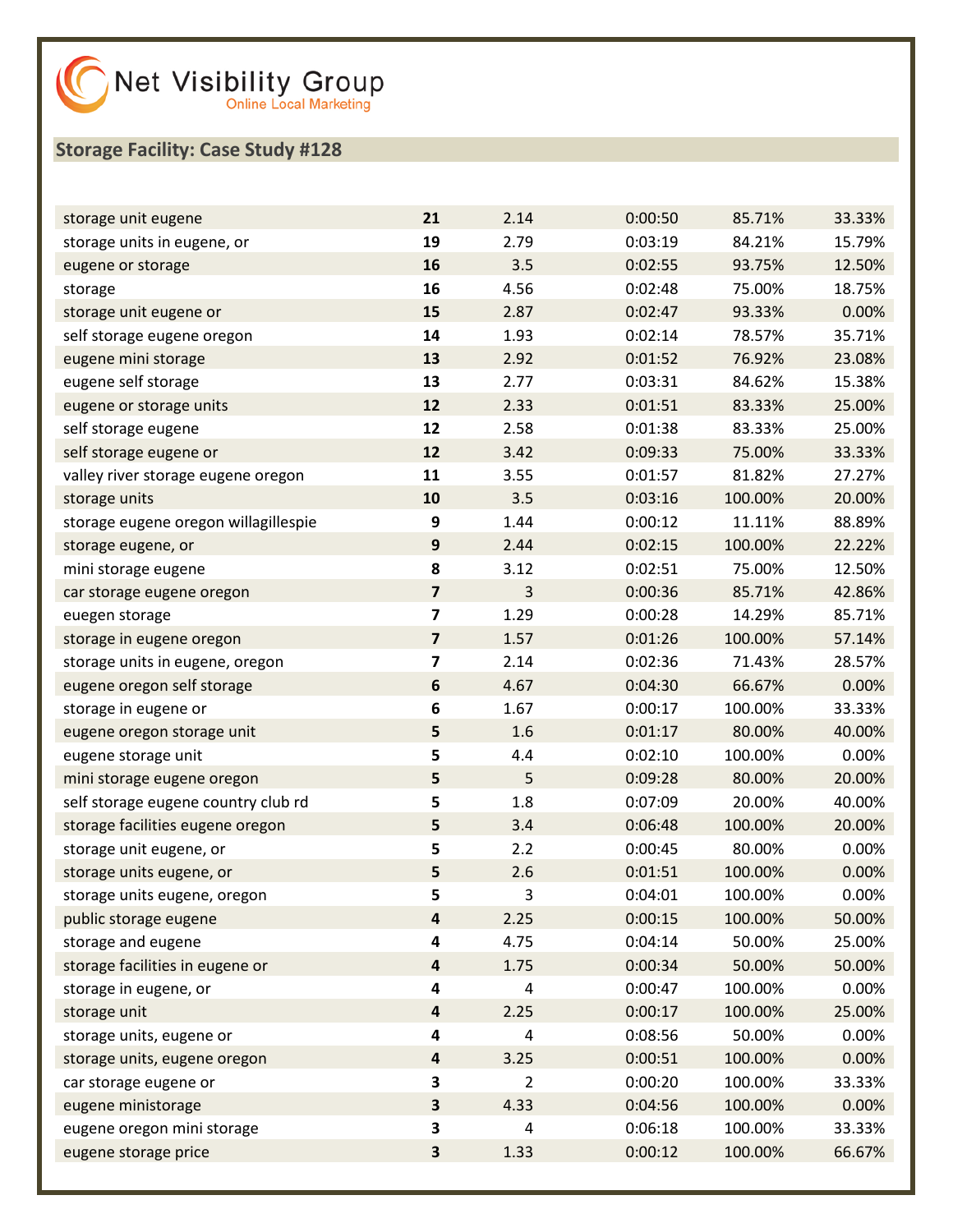| eugene storage rental                  | 3                       | 5              | 0:05:22 | 66.67%  | 33.33%  |
|----------------------------------------|-------------------------|----------------|---------|---------|---------|
| eugene, or storage units               | 3                       | $\overline{2}$ | 0:00:18 | 100.00% | 0.00%   |
| moving supplies eugene oregon          | 3                       | 2.33           | 0:00:28 | 66.67%  | 66.67%  |
| moving trucks eugene or                | 3                       | $\overline{2}$ | 0:00:48 | 100.00% | 33.33%  |
| self storage eugene, or                | 3                       | 1.67           | 0:09:45 | 100.00% | 0.00%   |
| self storage in eugene oregon          | 3                       | 1.33           | 0:00:13 | 66.67%  | 66.67%  |
| self storage places eugene oregon      | 3                       | $\overline{2}$ | 0:02:53 | 33.33%  | 66.67%  |
| storage eugene, oregon                 | 3                       | 3.33           | 0:00:56 | 100.00% | 0.00%   |
| storage facilities                     | 3                       | $\overline{2}$ | 0:07:52 | 66.67%  | 0.00%   |
| storage facilities eugene              | 3                       | 3.33           | 0:01:47 | 100.00% | 0.00%   |
| storage facilities eugene or           | 3                       | 3.67           | 0:01:30 | 100.00% | 0.00%   |
| storage near eugene, or                | 3                       | 1.67           | 0:00:16 | 100.00% | 33.33%  |
| storage rental eugene                  | 3                       | 4              | 0:03:48 | 100.00% | 0.00%   |
| storage rental eugene or               | 3                       | 3.33           | 0:04:12 | 66.67%  | 0.00%   |
| storage rental eugene oregon           | 3                       | 3              | 0:00:20 | 100.00% | 0.00%   |
| storage units springfield oregon       | 3                       | 3.67           | 0:01:02 | 100.00% | 33.33%  |
| storage units, eugene, or              | 3                       | $\overline{2}$ | 0:00:32 | 66.67%  | 33.33%  |
| storage, eugene or                     | 3                       | 3.33           | 0:02:15 | 100.00% | 0.00%   |
| truck rental eugene                    | 3                       | $\overline{2}$ | 0:00:23 | 100.00% | 33.33%  |
| budget truck rental                    | $\overline{2}$          | 16             | 0:07:05 | 0.00%   | 0.00%   |
| eugene or storage rentals              | $\mathbf{2}$            | 2.5            | 0:00:59 | 100.00% | 0.00%   |
| eugene oregon storage rental           | $\overline{2}$          | $\mathbf 1$    | 0:00:00 | 100.00% | 100.00% |
| eugene oregon valley river storage     | $\mathbf{2}$            | 5.5            | 0:13:09 | 100.00% | 50.00%  |
| eugene oregon valley river storage llc | $\overline{2}$          | 1.5            | 0:00:49 | 50.00%  | 50.00%  |
| eugene storage rentals                 | $\mathbf{2}$            | 2.5            | 0:06:24 | 100.00% | 0.00%   |
| eugene, or                             | $\overline{2}$          | 3.5            | 0:03:34 | 100.00% | 0.00%   |
| eugene, or storage                     | $\mathbf{2}$            | 3.5            | 0:00:56 | 100.00% | 0.00%   |
| eugene, or storage units               | $\overline{2}$          | 2.5            | 0:00:42 | 100.00% | 0.00%   |
| mini storage eugene or                 | $\mathbf{2}$            | $\overline{2}$ | 0:00:09 | 100.00% | 0.00%   |
| ministorageeugene. com                 | $\overline{\mathbf{2}}$ | $\mathbf{1}$   | 0:00:00 | 50.00%  | 100.00% |
| moving truck rentals eugene oregon     | $\mathbf{2}$            | 8.5            | 0:07:01 | 100.00% | 0.00%   |
| penske "air ride" suspension trucks    | $\overline{2}$          | $\mathbf{1}$   | 0:00:00 | 100.00% | 100.00% |
| public storage eugene or               | $\mathbf{2}$            | 2.5            | 0:00:24 | 100.00% | 0.00%   |
| public storage eugene oregon           | $\overline{2}$          | 3.5            | 0:02:39 | 100.00% | 0.00%   |
| self storage units eugene              | 2                       | $\overline{2}$ | 0:03:21 | 100.00% | 50.00%  |
| shop mini storage eugene oregon        | $\overline{2}$          | $\overline{2}$ | 0:00:27 | 50.00%  | 0.00%   |
| storage eugene or rates                | $\mathbf{2}$            | 1.5            | 0:00:15 | 50.00%  | 50.00%  |
| storage facilities in eugene oregon    | $\mathbf{2}$            | 5              | 0:01:49 | 100.00% | 0.00%   |
| storage facilities in eugene, or       | 2                       | 3.5            | 0:14:54 | 100.00% | 0.00%   |
| storage facilities, eugene oregon      | $\overline{2}$          | 1.5            | 0:09:49 | 50.00%  | 50.00%  |
| storage places in eugene oregon        | $\mathbf{2}$            | 4              | 0:04:19 | 100.00% | 0.00%   |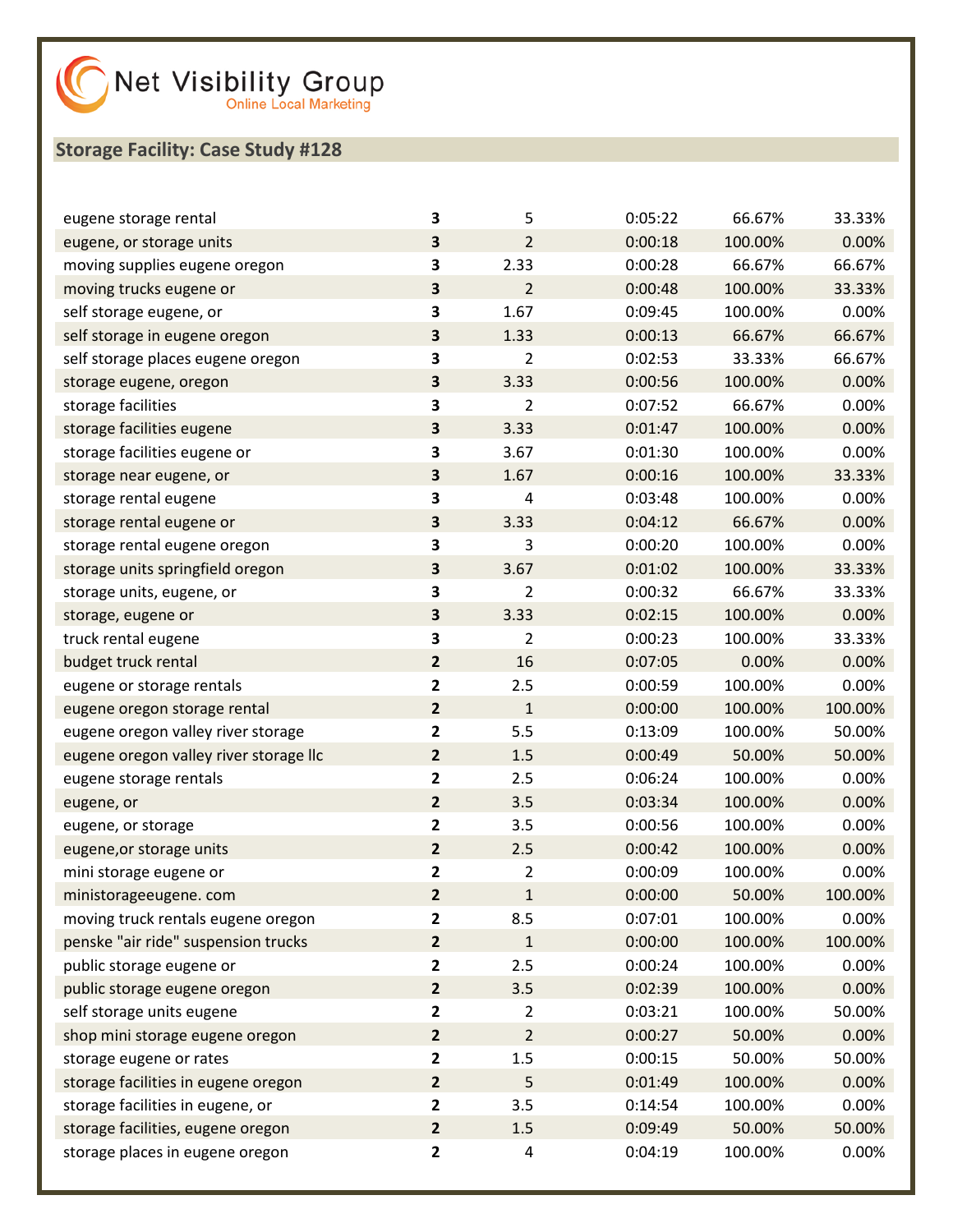| storage rates oregon                    | $\overline{2}$          | $\mathbf{1}$   | 0:00:00 | 100.00% | 100.00% |
|-----------------------------------------|-------------------------|----------------|---------|---------|---------|
| storage rental in eugene oregon         | $\mathbf{2}$            | 3.5            | 0:02:01 | 100.00% | 0.00%   |
| storage units near university of oregon | $\overline{2}$          | 1.5            | 0:00:11 | 100.00% | 50.00%  |
| storage units, eugene, oregon           | $\overline{\mathbf{2}}$ | 7              | 0:02:48 | 100.00% | 0.00%   |
| truck rental eugene oregon              | $\overline{2}$          | $\overline{2}$ | 0:00:08 | 100.00% | 0.00%   |
| valley river center storage             | $\mathbf{2}$            | $\overline{2}$ | 0:03:26 | 100.00% | 0.00%   |
| valley river storage eugene, or         | $\overline{2}$          | $\mathbf{1}$   | 0:00:00 | 100.00% | 100.00% |
| valley river storage hours              | $\overline{\mathbf{2}}$ | $\overline{2}$ | 0:00:11 | 50.00%  | 50.00%  |
| valley river storage unit               | $\overline{2}$          | 4              | 0:01:49 | 100.00% | 0.00%   |
| valley river storage, eugene, or        | $\mathbf{2}$            | 3.5            | 0:05:03 | 100.00% | 0.00%   |
| valley river storage, eugene, oregon    | $\overline{2}$          | $\mathbf 1$    | 0:00:00 | 50.00%  | 100.00% |
| valley river storase                    | $\overline{\mathbf{2}}$ | 2.5            | 0:02:21 | 50.00%  | 50.00%  |
| valleyriiverstorage                     | $\overline{2}$          | 3.5            | 0:00:27 | 0.00%   | 50.00%  |
| "e track" + eugene, or                  | $\mathbf 1$             | $\mathbf 1$    | 0:00:00 | 100.00% | 100.00% |
| "eugene or" penske                      | $\mathbf 1$             | $\mathbf{1}$   | 0:00:00 | 100.00% | 100.00% |
| "eugene storage"                        | $\mathbf{1}$            | $\overline{2}$ | 0:01:56 | 100.00% | 0.00%   |
| 1210 willagalspie                       | $\mathbf 1$             | $\mathbf{1}$   | 0:00:00 | 0.00%   | 100.00% |
| 824 pool st. eugene oregon              | 1                       | $\overline{2}$ | 0:00:28 | 100.00% | 0.00%   |
| auctions eugene                         | $\mathbf 1$             | $\mathbf{1}$   | 0:00:00 | 100.00% | 100.00% |
| auto storage, eugene, or                | $\mathbf{1}$            | $\overline{2}$ | 0:00:09 | 100.00% | 0.00%   |
| beltline easy storage eugene oregon     | $\mathbf 1$             | $\mathbf{1}$   | 0:00:00 | 0.00%   | 100.00% |
| best storage unit in eugene oregon      | 1                       | 3              | 0:03:53 | 100.00% | 0.00%   |
| best storage units eugene               | $\mathbf 1$             | 3              | 0:00:38 | 100.00% | 0.00%   |
| best storage units eugene oregon        | $\mathbf{1}$            | $\overline{2}$ | 0:00:22 | 100.00% | 0.00%   |
| budget storage facilities               | $\mathbf{1}$            | $\overline{2}$ | 0:01:38 | 100.00% | 0.00%   |
| budget truck rental eugene oregon       | 1                       | 3              | 0:01:13 | 100.00% | 0.00%   |
| eugene or storage units                 | $\mathbf 1$             | $\mathbf{1}$   | 0:00:00 | 100.00% | 100.00% |
| car storage eugene, or                  | 1                       | $\overline{2}$ | 0:00:30 | 100.00% | 0.00%   |
| coburg rd. eugene self                  | $\mathbf 1$             | 5              | 0:01:05 | 100.00% | 0.00%   |
| cost storage unit eugene oregon         | 1                       | $\overline{2}$ | 0:00:05 | 100.00% | 0.00%   |
| cost storage unit eugene, oregon        | $\mathbf{1}$            | $\overline{2}$ | 0:02:04 | 100.00% | 0.00%   |
| door height penske 26 truck             | 1                       | $\mathbf{1}$   | 0:00:00 | 100.00% | 100.00% |
| downtown eugene storage unit            | $\mathbf{1}$            | $\mathbf{1}$   | 0:00:00 | 100.00% | 100.00% |
| drive up self storage eugene oregon     | 1                       | $\mathbf{1}$   | 0:07:30 | 100.00% | 0.00%   |
| ebay                                    | $\mathbf{1}$            | $\overline{2}$ | 0:00:34 | 100.00% | 0.00%   |
| emerald valley golf course creswell or  | 1                       | $\overline{2}$ | 0:00:15 | 100.00% | 0.00%   |
| equipment storage, eugene, oregon       | $\mathbf{1}$            | $\overline{2}$ | 0:00:21 | 100.00% | 0.00%   |
| euegene storage                         | 1                       | $\mathbf{1}$   | 0:00:00 | 100.00% | 100.00% |
| eug pick up truck rental                | $\mathbf{1}$            | 5              | 0:10:43 | 100.00% | 0.00%   |
| eugen oregon storage units              | 1                       | 7              | 0:03:35 | 100.00% | 0.00%   |
| eugene                                  | ${\bf 1}$               | $\overline{2}$ | 0:00:04 | 100.00% | 0.00%   |
|                                         |                         |                |         |         |         |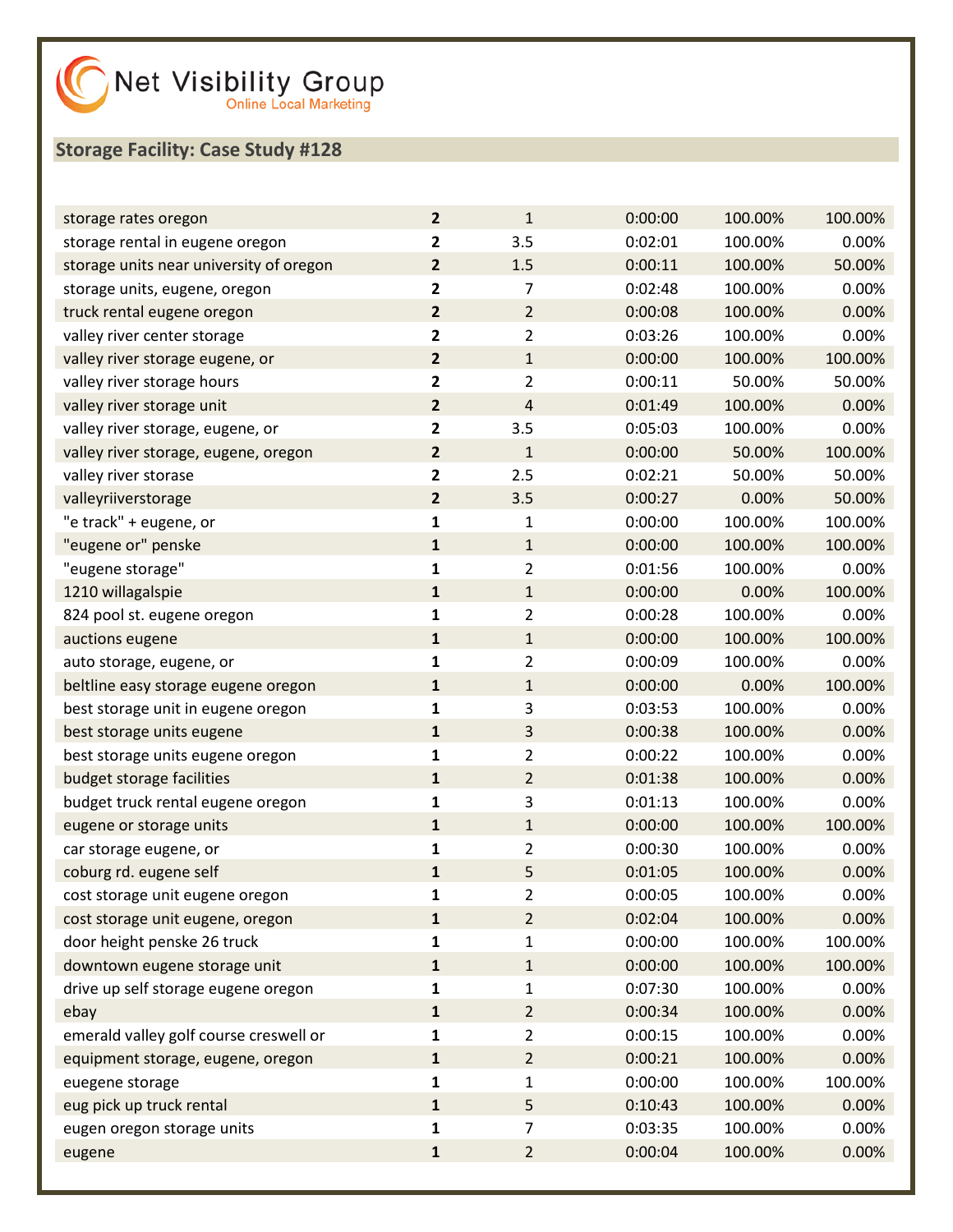| eugene car storage                   | 1            | 1              | 0:00:00 | 100.00% | 100.00% |
|--------------------------------------|--------------|----------------|---------|---------|---------|
| eugene cheap storage rentals         | $\mathbf{1}$ | $\mathbf{1}$   | 0:00:00 | 100.00% | 100.00% |
| eugene mini-storage                  | 1            | 1              | 0:00:00 | 100.00% | 100.00% |
| eugene moving storage                | $\mathbf{1}$ | 3              | 0:01:15 | 100.00% | 0.00%   |
| eugene moving truck                  | 1            | 2              | 0:00:06 | 100.00% | 0.00%   |
| eugene or, car storage               | $\mathbf{1}$ | $\overline{2}$ | 0:00:16 | 100.00% | 0.00%   |
| eugene or ryder truck valley river   | 1            | 1              | 0:00:00 | 100.00% | 100.00% |
| eugene or storage rental             | $\mathbf{1}$ | 3              | 0:01:24 | 100.00% | 0.00%   |
| eugene or storage unit               | 1            | 3              | 0:00:27 | 100.00% | 0.00%   |
| eugene or storage units valley river | $\mathbf{1}$ | 5              | 0:02:00 | 0.00%   | 0.00%   |
| eugene ore storage unit              | 1            | 1              | 0:00:00 | 100.00% | 100.00% |
| eugene oregan self storage           | $\mathbf{1}$ | 3              | 0:01:19 | 100.00% | 0.00%   |
| eugene oregn mini storages           | 1            | 2              | 0:00:27 | 0.00%   | 0.00%   |
| eugene oregon + storage              | $\mathbf{1}$ | $\overline{2}$ | 0:00:24 | 100.00% | 0.00%   |
| eugene oregon mini storages          | 1            | 1              | 0:00:00 | 100.00% | 100.00% |
| eugene oregon rent pickup truck      | $\mathbf{1}$ | $\mathbf{1}$   | 0:00:00 | 100.00% | 100.00% |
| eugene oregon storage companies      | 1            | 5              | 0:12:10 | 100.00% | 0.00%   |
| eugene oregon storage facilitities   | $\mathbf{1}$ | $\mathbf{1}$   | 0:00:00 | 100.00% | 100.00% |
| eugene oregon storage rates          | 1            | 4              | 0:00:14 | 100.00% | 0.00%   |
| eugene oregon storage rental unit    | $\mathbf{1}$ | $\overline{2}$ | 0:00:15 | 100.00% | 0.00%   |
| eugene oregon storage rentals        | 1            | 2              | 0:00:08 | 100.00% | 0.00%   |
| eugene oregon storage unit rates     | $\mathbf{1}$ | $\mathbf{1}$   | 0:00:00 | 100.00% | 100.00% |
| eugene oregon storage units rates    | 1            | 2              | 0:00:19 | 100.00% | 0.00%   |
| eugene oregon storage valley river   | $\mathbf{1}$ | $\overline{4}$ | 0:01:58 | 100.00% | 0.00%   |
| eugene oregon storeage facalities    | 1            | 3              | 0:00:34 | 100.00% | 0.00%   |
| eugene oregon, storage units         | $\mathbf{1}$ | $\mathbf{1}$   | 0:00:00 | 100.00% | 100.00% |
| eugene oregonstorage unit price      | 1            | 4              | 0:01:37 | 100.00% | 0.00%   |
| eugene public storage                | $\mathbf{1}$ | $\overline{2}$ | 0:00:12 | 100.00% | 0.00%   |
| eugene self storage cost             | 1            | 1              | 0:00:00 | 100.00% | 100.00% |
| eugene self storage oregon           | $\mathbf{1}$ | $\mathbf 1$    | 0:00:00 | 100.00% | 100.00% |
| eugene self storage unit             | 1            | 1              | 0:00:00 | 100.00% | 100.00% |
| eugene self storage units            | $\mathbf{1}$ | $\overline{2}$ | 0:00:11 | 100.00% | 0.00%   |
| eugene self storage, reviews         | $\mathbf{1}$ | 3              | 0:01:16 | 100.00% | 0.00%   |
| eugene self-storage                  | $\mathbf{1}$ | $\mathbf{1}$   | 0:00:00 | 100.00% | 100.00% |
| eugene sotarge                       | 1            | 4              | 0:01:22 | 100.00% | 0.00%   |
| eugene stoage units                  | $\mathbf{1}$ | $\overline{2}$ | 0:00:09 | 100.00% | 0.00%   |
| eugene storage facilities            | $\mathbf 1$  | 3              | 0:00:30 | 100.00% | 0.00%   |
| eugene storage facility              | $\mathbf{1}$ | $\overline{2}$ | 0:02:01 | 100.00% | 0.00%   |
| eugene storage pricing               | 1            | 2              | 0:00:11 | 100.00% | 0.00%   |
| eugene storage unit price            | $\mathbf{1}$ | $\overline{2}$ | 0:00:09 | 100.00% | 0.00%   |
| eugene storage units harlow rd       | 1            | $\overline{2}$ | 0:06:05 | 100.00% | 0.00%   |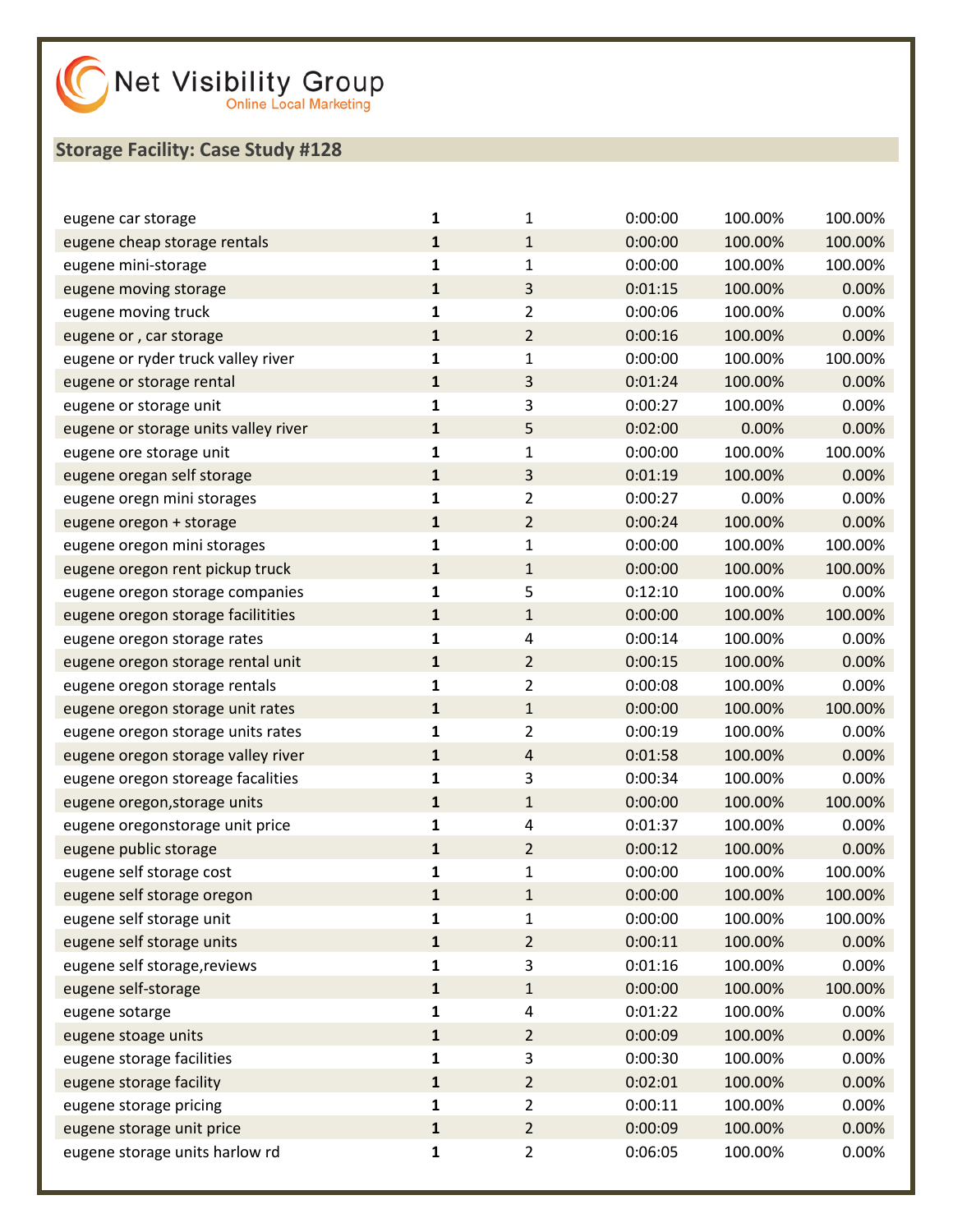| eugene storage units valley river                 | $\mathbf{1}$ | 5              | 0:06:29 | 0.00%   | 0.00%   |
|---------------------------------------------------|--------------|----------------|---------|---------|---------|
| eugene storage valley river center                | 1            | $\overline{2}$ | 0:01:16 | 100.00% | 0.00%   |
| eugene storege                                    | 1            | $\mathbf{1}$   | 0:00:00 | 100.00% | 100.00% |
| eugene truck rental                               | 1            | 3              | 0:00:25 | 100.00% | 0.00%   |
| eugene-storage                                    | $\mathbf{1}$ | $\overline{2}$ | 0:03:32 | 100.00% | 0.00%   |
| eugene, oregon                                    | 1            | 3              | 0:01:21 | 100.00% | 0.00%   |
| eugene, oregon self storage                       | $\mathbf{1}$ | $\mathbf{1}$   | 0:00:00 | 100.00% | 100.00% |
| eugene, oregon storage rental                     | 1            | $\mathbf{1}$   | 0:00:00 | 100.00% | 100.00% |
| eugene, oregon storage unit                       | 1            | $\overline{2}$ | 0:00:31 | 100.00% | 0.00%   |
| eugene, storage                                   | 1            | 3              | 0:00:37 | 100.00% | 0.00%   |
| eugene, or public storage                         | $\mathbf{1}$ | 3              | 0:02:12 | 0.00%   | 0.00%   |
| eugene, oregon stroage                            | 1            | 4              | 0:00:32 | 100.00% | 0.00%   |
| eugenestorage unit cost                           | 1            | $\overline{2}$ | 0:00:18 | 100.00% | 0.00%   |
| honey in the hair chords                          | 1            | 3              | 0:02:10 | 100.00% | 0.00%   |
| hotels, eugene, oregon                            | $\mathbf{1}$ | $\mathbf{1}$   | 0:00:00 | 100.00% | 100.00% |
| how old are penske truck                          | 1            | $\mathbf 1$    | 0:00:00 | 100.00% | 100.00% |
| http://www.ministorageeugene.com/                 | 1            | $\mathbf{1}$   | 0:00:00 | 100.00% | 100.00% |
| kendall ford eugene or                            | 1            | $\overline{2}$ | 0:01:08 | 100.00% | 0.00%   |
| kevin howard real estate, clackamas, or.          | $\mathbf{1}$ | $\mathbf{1}$   | 0:00:00 | 100.00% | 100.00% |
| live in storage eugene or                         | 1            | $\overline{2}$ | 0:00:31 | 100.00% | 0.00%   |
| live onsite storage oregon                        | 1            | $\overline{4}$ | 0:00:32 | 100.00% | 0.00%   |
| loc: airport road at hwy. 99 eugene or us         | 1            | $\overline{2}$ | 0:00:40 | 100.00% | 0.00%   |
| lowest storage eugene or                          | $\mathbf{1}$ | $\mathbf{1}$   | 0:00:00 | 100.00% | 100.00% |
| map of storage units in eugene                    | 1            | 4              | 0:01:18 | 100.00% | 0.00%   |
| mimi storage units eugene, oregon                 | 1            | $\mathbf{1}$   | 0:00:00 | 100.00% | 100.00% |
| mini self storage eugene oregon                   | 1            | $\overline{2}$ | 0:00:21 | 0.00%   | 0.00%   |
| mini storage                                      | $\mathbf{1}$ | $\overline{2}$ | 0:00:17 | 100.00% | 0.00%   |
| mini storage auctions eugene oregon               | 1            | $\overline{2}$ | 0:00:28 | 100.00% | 0.00%   |
| mini storage buildings in eugene oregon           | 1            | $\mathbf{1}$   | 0:00:00 | 100.00% | 100.00% |
| mini storage eugene, or                           | 1            | 3              | 0:00:36 | 100.00% | 0.00%   |
| mini storage eugene, or, us                       | $\mathbf{1}$ | 3              | 0:01:15 | 100.00% | 0.00%   |
| mini storage facilities near valley river center, |              |                |         |         |         |
| eugene                                            | 1            | 3              | 0:00:38 | 100.00% | 0.00%   |
| mini storage in eugene, or                        | $\mathbf{1}$ | $\overline{2}$ | 0:00:26 | 100.00% | 0.00%   |
| mini storage managers in eugene, or.              | 1            | $\mathbf{1}$   | 0:00:00 | 100.00% | 100.00% |
| mini storage oregon                               | 1            | 3              | 0:00:32 | 100.00% | 0.00%   |
| mini storage santa clara oregon                   | 1            | 1              | 0:00:00 | 100.00% | 100.00% |
| mini storage unit eugene or                       | 1            | 3              | 0:00:32 | 100.00% | 0.00%   |
| mini storage, eugene                              | 1            | $\overline{2}$ | 0:00:40 | 100.00% | 0.00%   |
| mini-storage eugene                               | $\mathbf{1}$ | 10             | 0:05:43 | 100.00% | 0.00%   |
| ministorage eugene                                | 1            | 1              | 0:00:00 | 100.00% | 100.00% |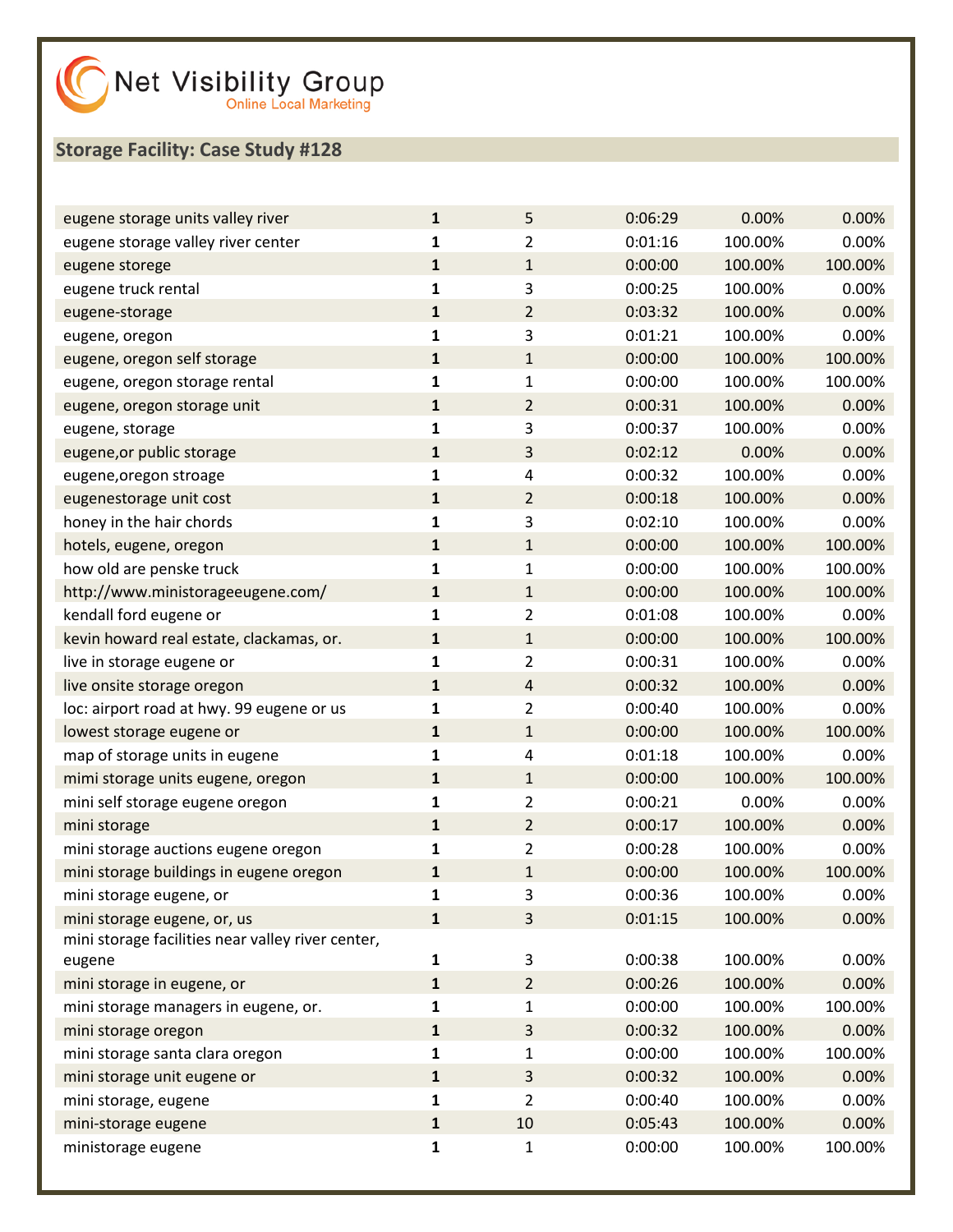| ministorageeugeneoregon                      | $\mathbf{1}$ | 1              | 0:00:00 | 100.00% | 100.00% |
|----------------------------------------------|--------------|----------------|---------|---------|---------|
| mobile mini storage eugene oregon            | 1            | 1              | 0:00:00 | 100.00% | 100.00% |
| moving and storage                           | $\mathbf{1}$ | $\mathbf{1}$   | 0:00:00 | 100.00% | 100.00% |
| moving and storage eugene oregon             | $\mathbf{1}$ | $\overline{2}$ | 0:00:32 | 100.00% | 0.00%   |
| moving and storage springfield or            | $\mathbf{1}$ | $\mathbf{1}$   | 0:00:00 | 100.00% | 100.00% |
| moving and storage valley river storage,     |              |                |         |         |         |
| eugene, oregon                               | $\mathbf{1}$ | 3              | 0:01:31 | 100.00% | 0.00%   |
| moving boxes                                 | $\mathbf{1}$ | $\mathbf{1}$   | 0:00:00 | 100.00% | 100.00% |
| moving boxes eugene or                       | $\mathbf 1$  | $\mathbf{1}$   | 0:00:00 | 100.00% | 100.00% |
| moving boxes eugene oregon                   | 1            | $\mathbf{1}$   | 0:00:00 | 100.00% | 100.00% |
| moving boxes eugene, or                      | $\mathbf 1$  | 3              | 0:01:31 | 100.00% | 0.00%   |
| moving boxes eugene, oregon                  | $\mathbf{1}$ | 3              | 0:00:32 | 100.00% | 0.00%   |
| moving boxes in springfield oregon           | $\mathbf 1$  | $\overline{7}$ | 0:02:22 | 100.00% | 0.00%   |
| moving supplies                              | 1            | $\mathbf{1}$   | 0:00:00 | 0.00%   | 100.00% |
| moving supplies eugene                       | $\mathbf 1$  | $\mathbf{1}$   | 0:00:00 | 100.00% | 100.00% |
| moving supply in eugene                      | $\mathbf{1}$ | $\overline{2}$ | 0:00:04 | 100.00% | 0.00%   |
| moving truck near valley river center eugene |              |                |         |         |         |
| oregon                                       | 1            | 5              | 0:04:08 | 100.00% | 0.00%   |
| moving truck rental eugene oregon            | 1            | $\mathbf{1}$   | 0:00:00 | 100.00% | 100.00% |
| moving truck rentals in eugene               | $\mathbf 1$  | $\mathbf{1}$   | 0:00:00 | 100.00% | 100.00% |
| moving truck unlimited mileage round trip    | $\mathbf{1}$ | $\mathbf{1}$   | 0:00:00 | 100.00% | 100.00% |
| moving trucks eugene                         | 1            | 6              | 0:01:21 | 100.00% | 0.00%   |
| moving trucks in springfield, or             | $\mathbf{1}$ | $\overline{2}$ | 0:01:31 | 100.00% | 0.00%   |
| moving van rental eugene oregon              | $\mathbf 1$  | $\overline{2}$ | 0:00:09 | 100.00% | 0.00%   |
| naturopath eugene or                         | $\mathbf{1}$ | $\mathbf{1}$   | 0:00:00 | 100.00% | 100.00% |
| netvisibilitygroup.com                       | 1            | $\mathbf{1}$   | 0:00:00 | 0.00%   | 100.00% |
| north davis, ut                              | 1            | $\overline{2}$ | 0:00:04 | 0.00%   | 0.00%   |
| office supply rental eugene                  | $\mathbf 1$  | $\mathbf{1}$   | 0:00:00 | 100.00% | 100.00% |
| one way truck from eugene oregon             | 1            | $\mathbf{1}$   | 0:00:00 | 100.00% | 100.00% |
| onsite storage units found in 97401          | 1            | $\overline{2}$ | 0:01:10 | 100.00% | 0.00%   |
| orage units willagillespie road eugene       | 1            | 2              | 0:09:33 | 100.00% | 0.00%   |
| packing boxes eugene, or                     | 1            | 8              | 0:01:10 | 100.00% | 0.00%   |
| penske 12' truck interior                    | $\mathbf{1}$ | 1              | 0:00:00 | 100.00% | 100.00% |
| penske towing equipment                      | 1            | 1              | 0:00:00 | 100.00% | 100.00% |
| penske truck dimensions                      | $\mathbf{1}$ | $\mathbf{1}$   | 0:00:00 | 100.00% | 100.00% |
| penske truck eugene                          | $\mathbf{1}$ | $\mathbf{1}$   | 0:00:00 | 100.00% | 100.00% |
| penske trucks eugene oregon                  | $\mathbf{1}$ | 1              | 0:00:00 | 100.00% | 100.00% |
| penske trucks, eugene, or                    | 1            | 3              | 0:00:20 | 100.00% | 0.00%   |
| penzky truck eugene                          | $\mathbf{1}$ | $1\,$          | 0:00:00 | 100.00% | 100.00% |
| pick up truck rental for towing in eugene,   |              |                |         |         |         |
| oregon                                       | $\mathbf{1}$ | 1              | 0:00:00 | 100.00% | 100.00% |
| pick up truck rental in eugene, or           | $\mathbf{1}$ | $\mathbf{1}$   | 0:00:00 | 100.00% | 100.00% |
|                                              |              |                |         |         |         |